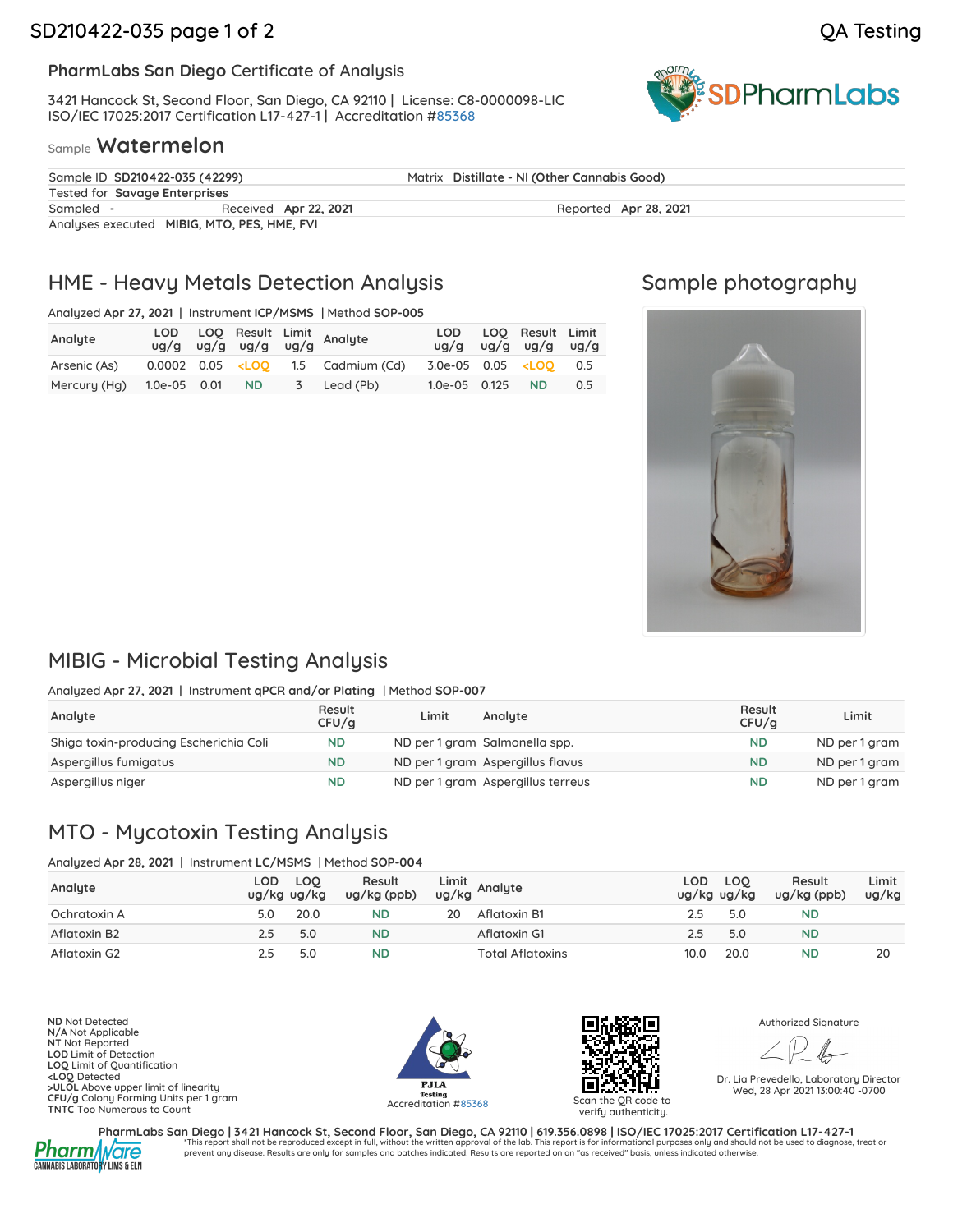## SD210422-035 page 2 of 2 QA Testing

# PES - Pesticides Screening Analysis

Analyzed **Apr 28, 2021** | Instrument **LC/MSMS GC/MSMS** | Method **SOP-003**

| Analyte                 | <b>LOD</b><br>ug/g | LOQ<br>ug/g | Result<br>ug/g | Limit<br>ug/g  | Analyte                 | <b>LOD</b><br>ug/g | LOO<br>ug/g | Result<br>ug/g | Limit<br>ug/g  |
|-------------------------|--------------------|-------------|----------------|----------------|-------------------------|--------------------|-------------|----------------|----------------|
| Aldicarb                | 0.0078             | 0.02        | <b>ND</b>      | 0.0078         | Carbofuran              | 0.01               | 0.02        | <b>ND</b>      | 0.01           |
| Dimethoate              | 0.01               | 0.02        | <b>ND</b>      | 0.01           | Etofenprox              | 0.02               | 0.1         | <b>ND</b>      | 0.02           |
| Fenoxycarb              | 0.01               | 0.02        | <b>ND</b>      | 0.01           | Thiachloprid            | 0.01               | 0.02        | <b>ND</b>      | 0.01           |
| Daminozide              | 0.01               | 0.03        | <b>ND</b>      | 0.01           | <b>Dichlorvos</b>       | 0.02               | 0.07        | <b>ND</b>      | 0.02           |
| Imazalil                | 0.02               | 0.07        | <b>ND</b>      | 0.02           | Methiocarb              | 0.01               | 0.02        | <b>ND</b>      | 0.01           |
| Spiroxamine             | 0.01               | 0.02        | <b>ND</b>      | 0.01           | Coumaphos               | 0.01               | 0.02        | <b>ND</b>      | 0.01           |
| Fipronil                | 0.01               | 0.1         | <b>ND</b>      | 0.01           | Paclobutrazol           | 0.01               | 0.03        | <b>ND</b>      | 0.01           |
| Chlorpyrifos            | 0.01               | 0.04        | <b>ND</b>      | 0.01           | Ethoprophos (Prophos)   | 0.01               | 0.02        | <b>ND</b>      | 0.01           |
| Baygon (Propoxur)       | 0.01               | 0.02        | <b>ND</b>      | 0.01           | Chlordane               | 0.04               | 0.1         | <b>ND</b>      | 0.04           |
| Chlorfenapyr            | 0.03               | 0.1         | <b>ND</b>      | 0.03           | <b>Methyl Parathion</b> | 0.02               | 0.1         | <b>ND</b>      | 0.02           |
| Mevinphos               | 0.03               | 0.08        | <b>ND</b>      | 0.03           | Abamectin               | 0.03               | 0.08        | <b>ND</b>      | 0.3            |
| Acephate                | 0.02               | 0.05        | <b>ND</b>      | 5              | Acetamiprid             | 0.01               | 0.05        | <b>ND</b>      | 5              |
| Azoxustrobin            | 0.01               | 0.02        | <b>ND</b>      | 40             | <b>Bifenazate</b>       | 0.01               | 0.05        | <b>ND</b>      | 5              |
| Bifenthrin              | 0.02               | 0.35        | <b>ND</b>      | 0.5            | <b>Boscalid</b>         | 0.01               | 0.03        | <b>ND</b>      | 10             |
| Carbaryl                | 0.01               | 0.02        | <b>ND</b>      | 0.5            | Chlorantraniliprole     | 0.01               | 0.04        | <b>ND</b>      | 40             |
| Clofentezine            | 0.01               | 0.03        | <b>ND</b>      | 0.5            | Diazinon                | 0.01               | 0.02        | <b>ND</b>      | 0.2            |
| Dimethomorph            | 0.02               | 0.06        | <b>ND</b>      | 20             | Etoxazole               | 0.01               | 0.05        | <b>ND</b>      | 1.5            |
| Fenpyroximate           | 0.02               | 0.1         | <b>ND</b>      | $\overline{2}$ | Flonicamid              | 0.01               | 0.02        | <b>ND</b>      | $\overline{2}$ |
| Fludioxonil             | 0.01               | 0.05        | <b>ND</b>      | 30             | Hexythiazox             | 0.01               | 0.03        | <b>ND</b>      | $\overline{2}$ |
| Imidacloprid            | 0.01               | 0.05        | <b>ND</b>      | 3              | Kresoxim-methul         | 0.01               | 0.03        | <b>ND</b>      | 1              |
| Malathion               | 0.01               | 0.05        | <b>ND</b>      | 5              | Metalaxyl               | 0.01               | 0.02        | <b>ND</b>      | 15             |
| Methomyl                | 0.02               | 0.05        | <b>ND</b>      | 0.1            | Myclobutanil            | 0.02               | 0.07        | <b>ND</b>      | 9              |
| Naled                   | 0.01               | 0.02        | <b>ND</b>      | 0.5            | Oxamyl                  | 0.01               | 0.02        | <b>ND</b>      | 0.2            |
| Permethrin              | 0.01               | 0.02        | <b>ND</b>      | 20             | Phosmet                 | 0.01               | 0.02        | <b>ND</b>      | 0.2            |
| Piperonyl Butoxide      | 0.02               | 0.06        | <b>ND</b>      | 8              | Propiconazole           | 0.03               | 0.08        | <b>ND</b>      | 20             |
| Prallethrin             | 0.02               | 0.05        | <b>ND</b>      | 0.4            | Pyrethrin               | 0.05               | 0.41        | <b>ND</b>      | 1              |
| Puridaben               | 0.02               | 0.07        | <b>ND</b>      | 3              | Spinosad A              | 0.01               | 0.05        | <b>ND</b>      | 3              |
| Spinosad D              | 0.01               | 0.05        | <b>ND</b>      | 3              | Spiromesifen            | 0.02               | 0.06        | <b>ND</b>      | 12             |
| Spirotetramat           | 0.01               | 0.02        | <b>ND</b>      | 13             | Tebuconazole            | 0.01               | 0.02        | <b>ND</b>      | $\overline{2}$ |
| Thiamethoxam            | 0.01               | 0.02        | <b>ND</b>      | 4.5            | Trifloxystrobin         | 0.01               | 0.02        | <b>ND</b>      | 30             |
| Acequinocyl             | 0.02               | 0.09        | <b>ND</b>      | 4              | Captan                  | 0.01               | 0.02        | <b>ND</b>      | 5              |
| Cypermethrin            | 0.02               | 0.1         | <b>ND</b>      | $\mathbf{1}$   | Cyfluthrin              | 0.04               | 0.1         | <b>ND</b>      | 1              |
| Fenhexamid              | 0.02               | 0.07        | <b>ND</b>      | 10             | Spinetoram J.L          | 0.02               | 0.07        | <b>ND</b>      | 3              |
| Pentachloronitrobenzene | 0.01               | 0.1         | <b>ND</b>      | 0.2            |                         |                    |             |                |                |

# FVI - Filth & Foreign Material Inspection Analysis

### Analyzed **Apr 23, 2021** | Instrument **Microscope** | Method **SOP-010**

| Analyte / Limit                                                          | Result    | Analyte / Limit                                                          | Result    |
|--------------------------------------------------------------------------|-----------|--------------------------------------------------------------------------|-----------|
| >1/4 of the total sample area<br>covered by sand, soil, cinders, or dirt | <b>ND</b> | >1/4 of the total sample area<br>covered by mold                         | <b>ND</b> |
| >1 insect fragment, 1 hair, or 1 count<br>mammalian excreta per 3g       | <b>ND</b> | >1/4 of the total sample area<br>covered by an imbedded foreign material | <b>ND</b> |

**ND** Not Detected **N/A** Not Applicable **NT** Not Reported **LOD** Limit of Detection **LOQ** Limit of Quantification **<LOQ** Detected **>ULOL** Above upper limit of linearity **CFU/g** Colony Forming Units per 1 gram **TNTC** Too Numerous to Count





verify authenticity.

Authorized Signature

Dr. Lia Prevedello, Laboratory Director Wed, 28 Apr 2021 13:00:40 -0700



PharmLabs San Diego | 3421 Hancock St, Second Floor, San Diego, CA 92110 | 619.356.0898 | ISO/IEC 17025:2017 Certification L17-427-1<br>1. A hall this report shall not be reproduced except in full, without the written approva prevent any disease. Results are only for samples and batches indicated. Results are reported on an "as received" basis, unless indicated otherwise.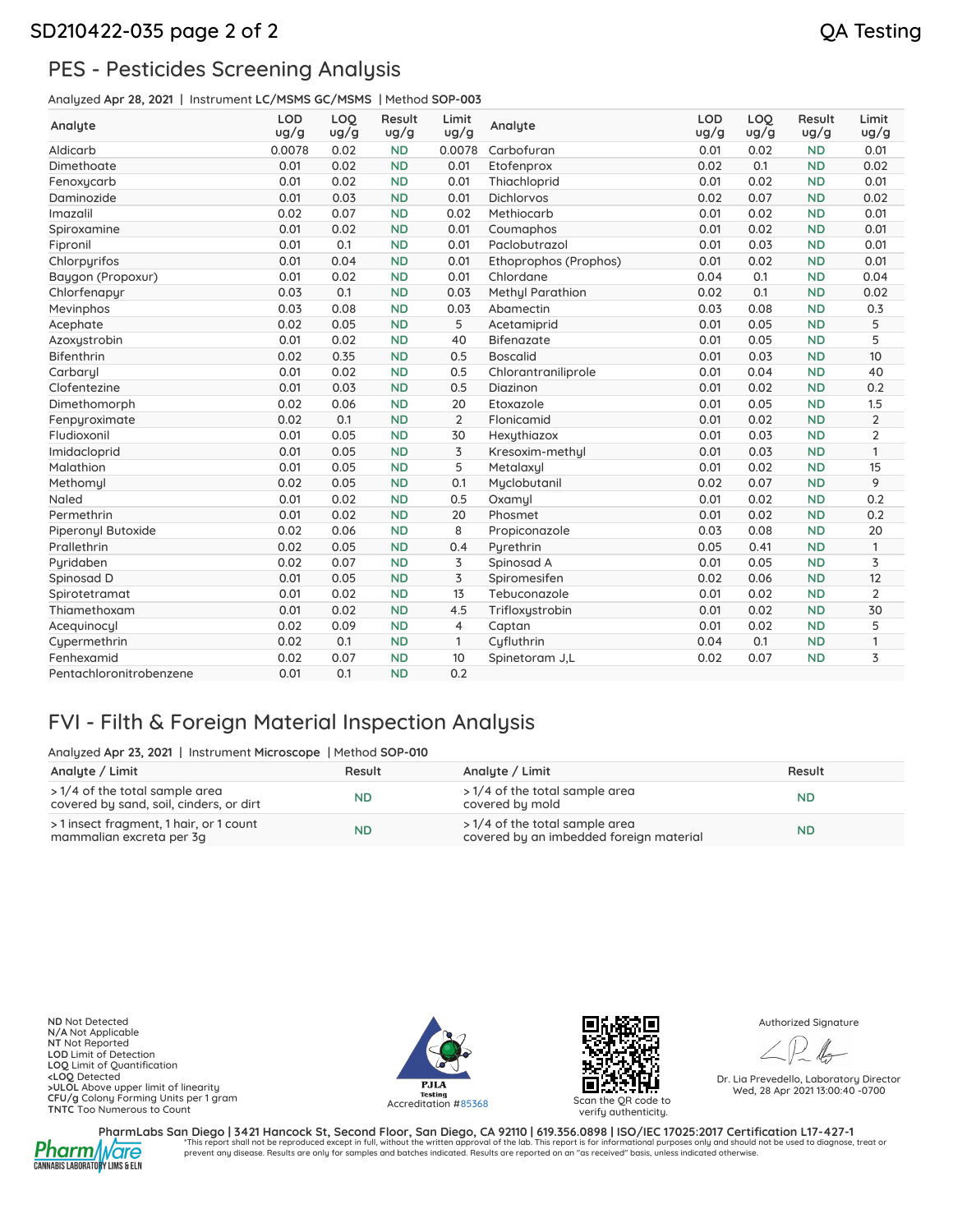**SDPharmLabs** 

### **PharmLabs San Diego** Certificate of Analysis

3421 Hancock St, Second Floor, San Diego, CA 92110 | License: C8-0000098-LIC ISO/IEC 17025:2017 Certification L17-427-1 | Accreditation [#85368](https://www.dropbox.com/s/1a5w6sneiswem52/L20-89-1%20PharmLabs%20San%20Diego.pdf?dl=0)

### Sample **Guava**

| Sample ID SD210422-033 (42297) |                                             | Matrix Distillate - NI (Other Cannabis Good) |  |  |  |  |  |
|--------------------------------|---------------------------------------------|----------------------------------------------|--|--|--|--|--|
| Tested for Savage Enterprises  |                                             |                                              |  |  |  |  |  |
| Sampled -                      | Received Apr 22, 2021                       | Reported Apr 28, 2021                        |  |  |  |  |  |
|                                | Analyses executed MIBIG, MTO, PES, HME, FVI |                                              |  |  |  |  |  |

## HME - Heavy Metals Detection Analysis

Analyzed **Apr 27, 2021** | Instrument **ICP/MSMS** | Method **SOP-005**

| Analyte                                  |  |  | LOD LOQ Result Limit<br>ug/g ug/g ug/g ug/g Analyte                                                                   |                                                           | LOD LOO Result Limit<br>ug/g ug/g ug/g ug/g |  |
|------------------------------------------|--|--|-----------------------------------------------------------------------------------------------------------------------|-----------------------------------------------------------|---------------------------------------------|--|
| Arsenic (As)                             |  |  | 0.0002 0.05 <loo (cd)="" 0.05="" 0.5<="" 1.5="" 3.0e-05="" <loo="" cadmium="" td=""><td></td><td></td><td></td></loo> |                                                           |                                             |  |
| Mercury (Hg) 1.0e-05 0.01 ND 3 Lead (Pb) |  |  |                                                                                                                       | 1.0e-05 0.125 <loo 0.5<="" td=""><td></td><td></td></loo> |                                             |  |

# Sample photography



# MIBIG - Microbial Testing Analysis

Analyzed **Apr 27, 2021** | Instrument **qPCR and/or Plating** | Method **SOP-007**

| Analyte                                | Result<br>CFU/q | Limit | Analyte                           | Result<br>CFU/q | Limit         |
|----------------------------------------|-----------------|-------|-----------------------------------|-----------------|---------------|
| Shiga toxin-producing Escherichia Coli | <b>ND</b>       |       | ND per 1 gram Salmonella spp.     | <b>ND</b>       | ND per 1 gram |
| Aspergillus fumigatus                  | <b>ND</b>       |       | ND per 1 gram Aspergillus flavus  | <b>ND</b>       | ND per 1 gram |
| Aspergillus niger                      | <b>ND</b>       |       | ND per 1 gram Aspergillus terreus | <b>ND</b>       | ND per 1 gram |

## MTO - Mycotoxin Testing Analysis

Analyzed **Apr 28, 2021** | Instrument **LC/MSMS** | Method **SOP-004**

| Analyte      | LOD | LOO<br>ug/kg ug/kg | Result<br>$\log/kg$ (ppb) |    | Limit<br>ug/kg Analyte | LOD.<br>ug/kg ug/kg | <b>LOO</b> | Result<br>ug/kg (ppb) | Limit<br>ug/kg |
|--------------|-----|--------------------|---------------------------|----|------------------------|---------------------|------------|-----------------------|----------------|
| Ochratoxin A |     | 20.0               | ND                        | 20 | Aflatoxin B1           | 2.5                 | 5.0        | <b>ND</b>             |                |
| Aflatoxin B2 |     | 5.0                | ND                        |    | Aflatoxin G1           | 2.5                 | 5.0        | <b>ND</b>             |                |
| Aflatoxin G2 |     | 5.0                | ND                        |    | Total Aflatoxins       | 10.0                | 20.0       | <b>ND</b>             | 20             |

**ND** Not Detected **N/A** Not Applicable **NT** Not Reported **LOD** Limit of Detection **LOQ** Limit of Quantification **<LOQ** Detected **>ULOL** Above upper limit of linearity **CFU/g** Colony Forming Units per 1 gram **TNTC** Too Numerous to Count





verify authenticity.

Authorized Signature

Dr. Lia Prevedello, Laboratory Director Wed, 28 Apr 2021 13:00:40 -0700



PharmLabs San Diego | 3421 Hancock St, Second Floor, San Diego, CA 92110 | 619.356.0898 | ISO/IEC 17025:2017 Certification L17-427-1 \*This report shall not be reproduced except in full, without the written approval of the lab. This report is for informational purposes only and should not be used to diagnose, treat or prevent any disease. Results are only for samples and batches indicated. Results are reported on an "as received" basis, unless indicated otherwise.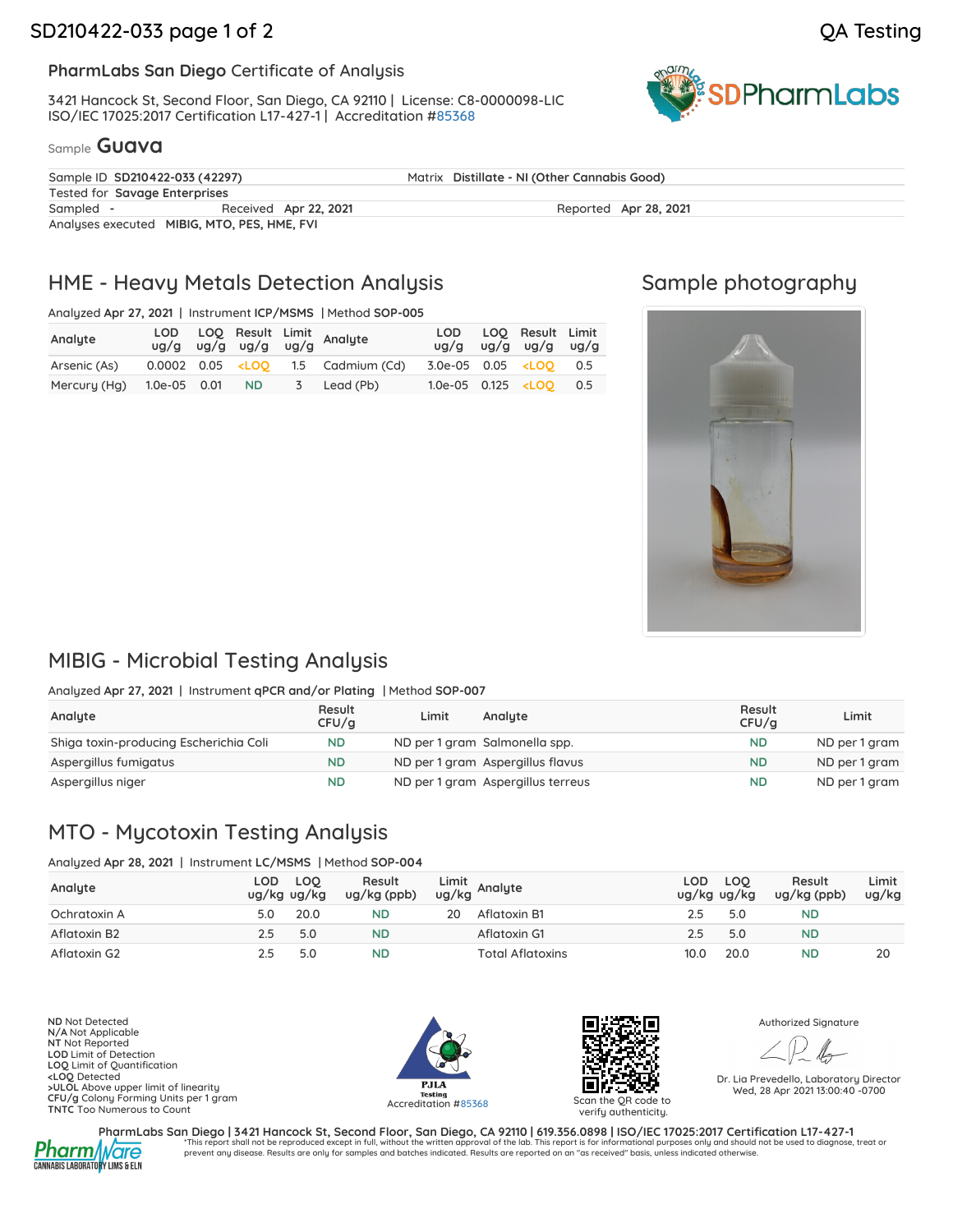## SD210422-033 page 2 of 2 QA Testing

# PES - Pesticides Screening Analysis

Analyzed **Apr 28, 2021** | Instrument **LC/MSMS GC/MSMS** | Method **SOP-003**

| Analyte                 | <b>LOD</b><br>ug/g | LOQ<br>ug/g | Result<br>ug/g | Limit<br>ug/g  | Analyte                 | <b>LOD</b><br>ug/g | LOO<br>ug/g | Result<br>ug/g | Limit<br>ug/g  |
|-------------------------|--------------------|-------------|----------------|----------------|-------------------------|--------------------|-------------|----------------|----------------|
| Aldicarb                | 0.0078             | 0.02        | <b>ND</b>      | 0.0078         | Carbofuran              | 0.01               | 0.02        | <b>ND</b>      | 0.01           |
| Dimethoate              | 0.01               | 0.02        | <b>ND</b>      | 0.01           | Etofenprox              | 0.02               | 0.1         | <b>ND</b>      | 0.02           |
| Fenoxycarb              | 0.01               | 0.02        | <b>ND</b>      | 0.01           | Thiachloprid            | 0.01               | 0.02        | <b>ND</b>      | 0.01           |
| Daminozide              | 0.01               | 0.03        | <b>ND</b>      | 0.01           | <b>Dichlorvos</b>       | 0.02               | 0.07        | <b>ND</b>      | 0.02           |
| Imazalil                | 0.02               | 0.07        | <b>ND</b>      | 0.02           | Methiocarb              | 0.01               | 0.02        | <b>ND</b>      | 0.01           |
| Spiroxamine             | 0.01               | 0.02        | <b>ND</b>      | 0.01           | Coumaphos               | 0.01               | 0.02        | <b>ND</b>      | 0.01           |
| Fipronil                | 0.01               | 0.1         | <b>ND</b>      | 0.01           | Paclobutrazol           | 0.01               | 0.03        | <b>ND</b>      | 0.01           |
| Chlorpyrifos            | 0.01               | 0.04        | <b>ND</b>      | 0.01           | Ethoprophos (Prophos)   | 0.01               | 0.02        | <b>ND</b>      | 0.01           |
| Baygon (Propoxur)       | 0.01               | 0.02        | <b>ND</b>      | 0.01           | Chlordane               | 0.04               | 0.1         | <b>ND</b>      | 0.04           |
| Chlorfenapyr            | 0.03               | 0.1         | <b>ND</b>      | 0.03           | <b>Methyl Parathion</b> | 0.02               | 0.1         | <b>ND</b>      | 0.02           |
| Mevinphos               | 0.03               | 0.08        | <b>ND</b>      | 0.03           | Abamectin               | 0.03               | 0.08        | <b>ND</b>      | 0.3            |
| Acephate                | 0.02               | 0.05        | <b>ND</b>      | 5              | Acetamiprid             | 0.01               | 0.05        | <b>ND</b>      | 5              |
| Azoxustrobin            | 0.01               | 0.02        | <b>ND</b>      | 40             | <b>Bifenazate</b>       | 0.01               | 0.05        | <b>ND</b>      | 5              |
| Bifenthrin              | 0.02               | 0.35        | <b>ND</b>      | 0.5            | <b>Boscalid</b>         | 0.01               | 0.03        | <b>ND</b>      | 10             |
| Carbaryl                | 0.01               | 0.02        | <b>ND</b>      | 0.5            | Chlorantraniliprole     | 0.01               | 0.04        | <b>ND</b>      | 40             |
| Clofentezine            | 0.01               | 0.03        | <b>ND</b>      | 0.5            | Diazinon                | 0.01               | 0.02        | <b>ND</b>      | 0.2            |
| Dimethomorph            | 0.02               | 0.06        | <b>ND</b>      | 20             | Etoxazole               | 0.01               | 0.05        | <b>ND</b>      | 1.5            |
| Fenpyroximate           | 0.02               | 0.1         | <b>ND</b>      | $\overline{2}$ | Flonicamid              | 0.01               | 0.02        | <b>ND</b>      | $\overline{2}$ |
| Fludioxonil             | 0.01               | 0.05        | <b>ND</b>      | 30             | Hexythiazox             | 0.01               | 0.03        | <b>ND</b>      | $\overline{2}$ |
| Imidacloprid            | 0.01               | 0.05        | <b>ND</b>      | 3              | Kresoxim-methul         | 0.01               | 0.03        | <b>ND</b>      | 1              |
| Malathion               | 0.01               | 0.05        | <b>ND</b>      | 5              | Metalaxyl               | 0.01               | 0.02        | <b>ND</b>      | 15             |
| Methomyl                | 0.02               | 0.05        | <b>ND</b>      | 0.1            | Myclobutanil            | 0.02               | 0.07        | <b>ND</b>      | 9              |
| Naled                   | 0.01               | 0.02        | <b>ND</b>      | 0.5            | Oxamyl                  | 0.01               | 0.02        | <b>ND</b>      | 0.2            |
| Permethrin              | 0.01               | 0.02        | <b>ND</b>      | 20             | Phosmet                 | 0.01               | 0.02        | <b>ND</b>      | 0.2            |
| Piperonyl Butoxide      | 0.02               | 0.06        | <b>ND</b>      | 8              | Propiconazole           | 0.03               | 0.08        | <b>ND</b>      | 20             |
| Prallethrin             | 0.02               | 0.05        | <b>ND</b>      | 0.4            | Pyrethrin               | 0.05               | 0.41        | <b>ND</b>      | 1              |
| Puridaben               | 0.02               | 0.07        | <b>ND</b>      | 3              | Spinosad A              | 0.01               | 0.05        | <b>ND</b>      | 3              |
| Spinosad D              | 0.01               | 0.05        | <b>ND</b>      | 3              | Spiromesifen            | 0.02               | 0.06        | <b>ND</b>      | 12             |
| Spirotetramat           | 0.01               | 0.02        | <b>ND</b>      | 13             | Tebuconazole            | 0.01               | 0.02        | <b>ND</b>      | $\overline{2}$ |
| Thiamethoxam            | 0.01               | 0.02        | <b>ND</b>      | 4.5            | Trifloxystrobin         | 0.01               | 0.02        | <b>ND</b>      | 30             |
| Acequinocyl             | 0.02               | 0.09        | <b>ND</b>      | 4              | Captan                  | 0.01               | 0.02        | <b>ND</b>      | 5              |
| Cypermethrin            | 0.02               | 0.1         | <b>ND</b>      | $\mathbf{1}$   | Cyfluthrin              | 0.04               | 0.1         | <b>ND</b>      | 1              |
| Fenhexamid              | 0.02               | 0.07        | <b>ND</b>      | 10             | Spinetoram J.L          | 0.02               | 0.07        | <b>ND</b>      | 3              |
| Pentachloronitrobenzene | 0.01               | 0.1         | <b>ND</b>      | 0.2            |                         |                    |             |                |                |

# FVI - Filth & Foreign Material Inspection Analysis

### Analyzed **Apr 23, 2021** | Instrument **Microscope** | Method **SOP-010**

| Analyte / Limit                                                          | Result    | Analyte / Limit                                                          | Result    |
|--------------------------------------------------------------------------|-----------|--------------------------------------------------------------------------|-----------|
| >1/4 of the total sample area<br>covered by sand, soil, cinders, or dirt | <b>ND</b> | >1/4 of the total sample area<br>covered by mold                         | <b>ND</b> |
| >1 insect fragment, 1 hair, or 1 count<br>mammalian excreta per 3g       | <b>ND</b> | >1/4 of the total sample area<br>covered by an imbedded foreign material | <b>ND</b> |

**ND** Not Detected **N/A** Not Applicable **NT** Not Reported **LOD** Limit of Detection **LOQ** Limit of Quantification **<LOQ** Detected **>ULOL** Above upper limit of linearity **CFU/g** Colony Forming Units per 1 gram **TNTC** Too Numerous to Count





verify authenticity.

Authorized Signature

Dr. Lia Prevedello, Laboratory Director Wed, 28 Apr 2021 13:00:40 -0700



PharmLabs San Diego | 3421 Hancock St, Second Floor, San Diego, CA 92110 | 619.356.0898 | ISO/IEC 17025:2017 Certification L17-427-1<br>1. A hall this report shall not be reproduced except in full, without the written approva prevent any disease. Results are only for samples and batches indicated. Results are reported on an "as received" basis, unless indicated otherwise.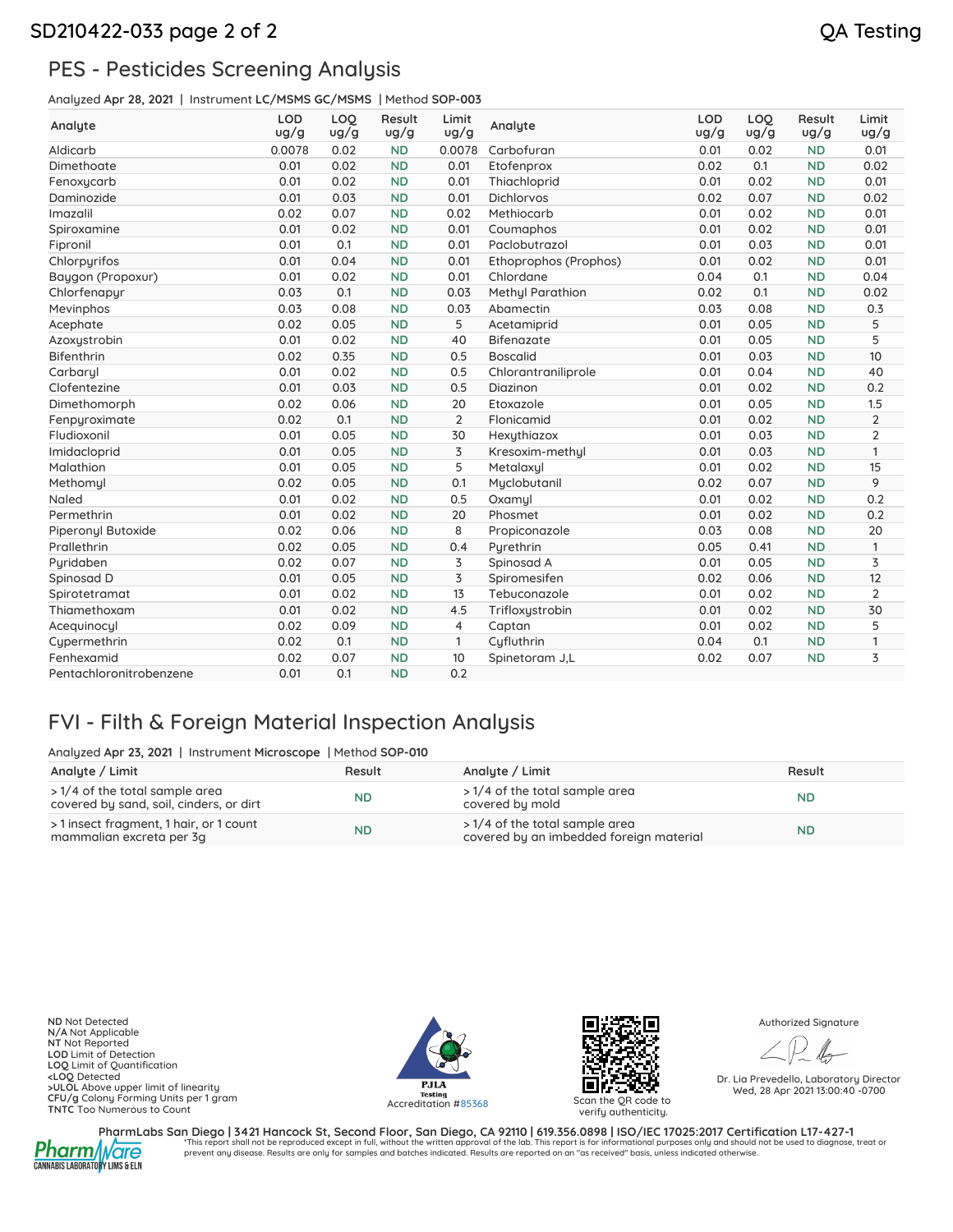**SDPharmLabs** 

### **PharmLabs San Diego** Certificate of Analysis

3421 Hancock St, Second Floor, San Diego, CA 92110 | License: C8-0000098-LIC ISO/IEC 17025:2017 Certification L17-427-1 | Accreditation [#85368](https://www.dropbox.com/s/1a5w6sneiswem52/L20-89-1%20PharmLabs%20San%20Diego.pdf?dl=0)

### Sample **Insane**

| JUINIU ITTU <b>utitu</b> |                                             |                                              |
|--------------------------|---------------------------------------------|----------------------------------------------|
|                          | Sample ID SD210422-034 (42298)              | Matrix Distillate - NI (Other Cannabis Good) |
|                          | Tested for Savage Enterprises               |                                              |
| Sampled -                | Received Apr 22, 2021                       | Reported Apr 28, 2021                        |
|                          | Analyses executed MIBIG, MTO, PES, HME, FVI |                                              |

## HME - Heavy Metals Detection Analysis

Analyzed **Apr 27, 2021** | Instrument **ICP/MSMS** | Method **SOP-005**

| Analyte                                  |  |  | LOD LOQ Result Limit<br>ug/g ug/g ug/g ug/g Analyte                                               |                    | LOD LOO Result Limit<br>ug/g ug/g ug/g ug/g |     |
|------------------------------------------|--|--|---------------------------------------------------------------------------------------------------|--------------------|---------------------------------------------|-----|
| Arsenic (As)                             |  |  | 0.0002 0.05 ND 1.5 Cadmium (Cd) 3.0e-05 0.05 <loo 0.5<="" td=""><td></td><td></td><td></td></loo> |                    |                                             |     |
| Mercury (Hg) 1.0e-05 0.01 ND 3 Lead (Pb) |  |  |                                                                                                   | 1.0e-05  0.125  ND |                                             | 0.5 |

# Sample photography



# MIBIG - Microbial Testing Analysis

Analyzed **Apr 27, 2021** | Instrument **qPCR and/or Plating** | Method **SOP-007**

| Analyte                                | Result<br>CFU/q | Limit | Analyte                           | Result<br>CFU/q | Limit         |
|----------------------------------------|-----------------|-------|-----------------------------------|-----------------|---------------|
| Shiga toxin-producing Escherichia Coli | <b>ND</b>       |       | ND per 1 gram Salmonella spp.     | <b>ND</b>       | ND per 1 gram |
| Aspergillus fumigatus                  | <b>ND</b>       |       | ND per 1 gram Aspergillus flavus  | <b>ND</b>       | ND per 1 gram |
| Aspergillus niger                      | <b>ND</b>       |       | ND per 1 gram Aspergillus terreus | <b>ND</b>       | ND per 1 gram |

# MTO - Mycotoxin Testing Analysis

Analyzed **Apr 28, 2021** | Instrument **LC/MSMS** | Method **SOP-004**

| Analyte      | LOD<br>ug/kg ug/kg | LOO  | Result<br>$\log/kg$ (ppb) |    | Limit<br>ug/kg Analyte | LOD<br>ug/kg ug/kg | <b>LOO</b> | Result<br>ug/kg (ppb) | Limit<br>ug/kg |
|--------------|--------------------|------|---------------------------|----|------------------------|--------------------|------------|-----------------------|----------------|
| Ochratoxin A |                    | 20.0 | ND                        | 20 | Aflatoxin B1           | 2.5                | 5.0        | <b>ND</b>             |                |
| Aflatoxin B2 |                    | 5.0  | <b>ND</b>                 |    | Aflatoxin G1           | 2.5                | 5.0        | <b>ND</b>             |                |
| Aflatoxin G2 |                    | 5.0  | ND                        |    | Total Aflatoxins       | 10.0               | 20.0       | <b>ND</b>             | 20             |

**ND** Not Detected **N/A** Not Applicable **NT** Not Reported **LOD** Limit of Detection **LOQ** Limit of Quantification **<LOQ** Detected **>ULOL** Above upper limit of linearity **CFU/g** Colony Forming Units per 1 gram **TNTC** Too Numerous to Count





verify authenticity.

Authorized Signature

Dr. Lia Prevedello, Laboratory Director Wed, 28 Apr 2021 13:00:40 -0700



PharmLabs San Diego | 3421 Hancock St, Second Floor, San Diego, CA 92110 | 619.356.0898 | ISO/IEC 17025:2017 Certification L17-427-1 \*This report shall not be reproduced except in full, without the written approval of the lab. This report is for informational purposes only and should not be used to diagnose, treat or prevent any disease. Results are only for samples and batches indicated. Results are reported on an "as received" basis, unless indicated otherwise.